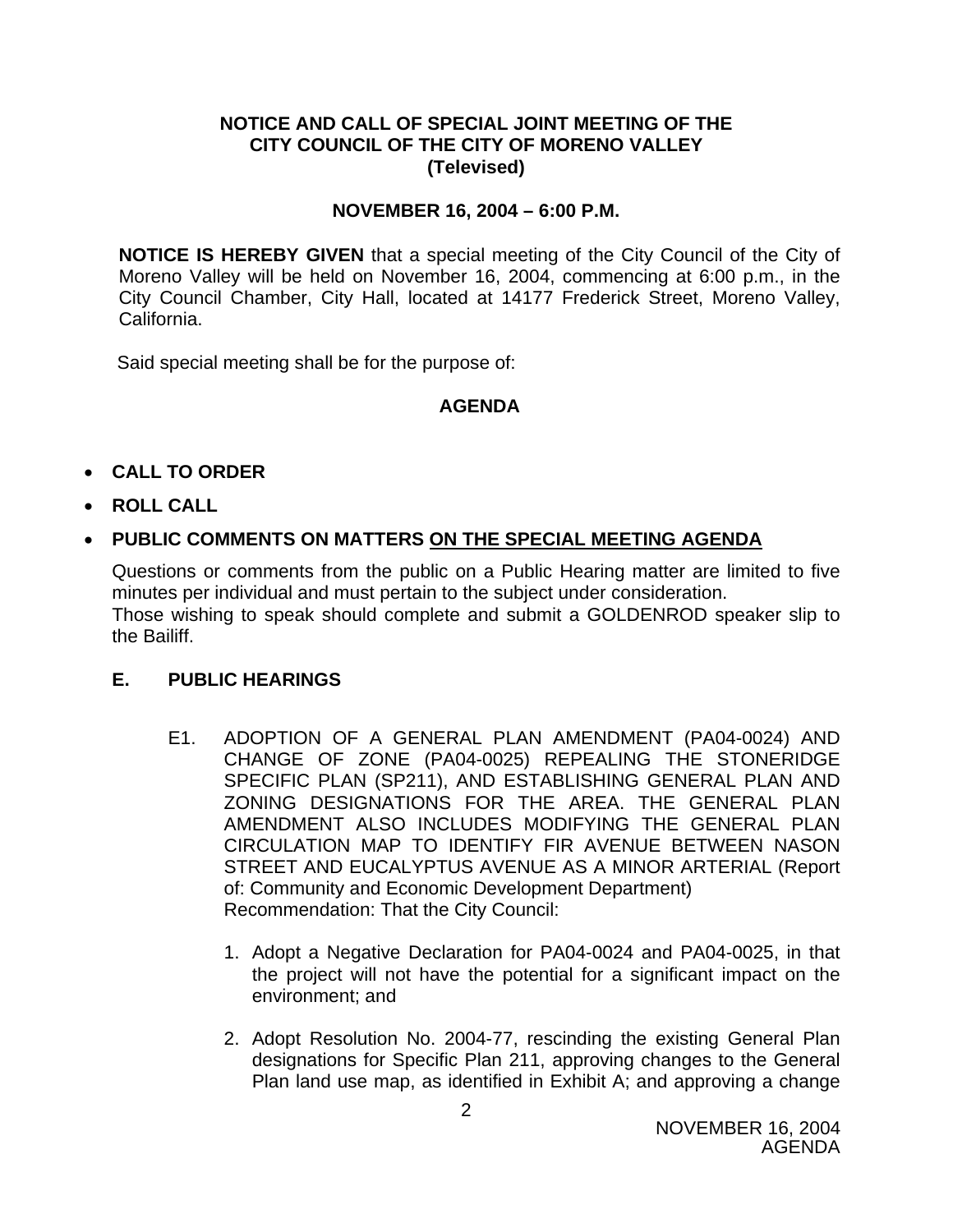to the General Plan Circulation Map to identify Fir Avenue as a Minor Arterial between Nason Street and Eucalyptus Avenue; and

### Resolution No. 2004-77

A Resolution of the City Council of the City of Moreno Valley, California, Rescinding the Existing General Plan Designation of SP211, and Establishing the Following Land Use Map Designations of Community Commercial, Residential (R5), Residential (R10), Residential (R15), and Open Space, for Property Generally Located between Nason St. and Dracaea Ave. and Nason St. Easterly Towards Moreno Beach Dr. In Addition, General Plan Amendment Includes Amending the General Plan Circulation Map to Identify Fir Avenue from Nason St. to Eucalyptus Ave. as a Minor Arterial

3. Introduce Ordinance No. 674, repealing Ordinance Nos. 220 and 441, and thereby rescinding the ordinances which established the Specific Plan zoning on the property and thereby rescinding the ordinance that amended the Specific Plan zoning, and establish zoning designations as identified in Exhibit A.

#### Ordinance No. 674

An Ordinance of the City Council of the City of Moreno Valley, California, Repealing Ordinance Nos. 220 and 441, thereby Amending the Official Zoning Atlas of Said City, Changing Zones from SP211 Business Commercial, Medical Park, Recreation/Entertainment, and Open Space to the Zoning Designations under the Municipal Code of Community Commercial (CC), Residential (R5), Residential (R10), Residential (R15), and Open Space for the Site Located Generally between State Highway 60 and Dracaea Avenue and Nason Street Easterly to Moreno Beach Drive

**ADJOURNMENT** to Regularly Scheduled City Council Study Session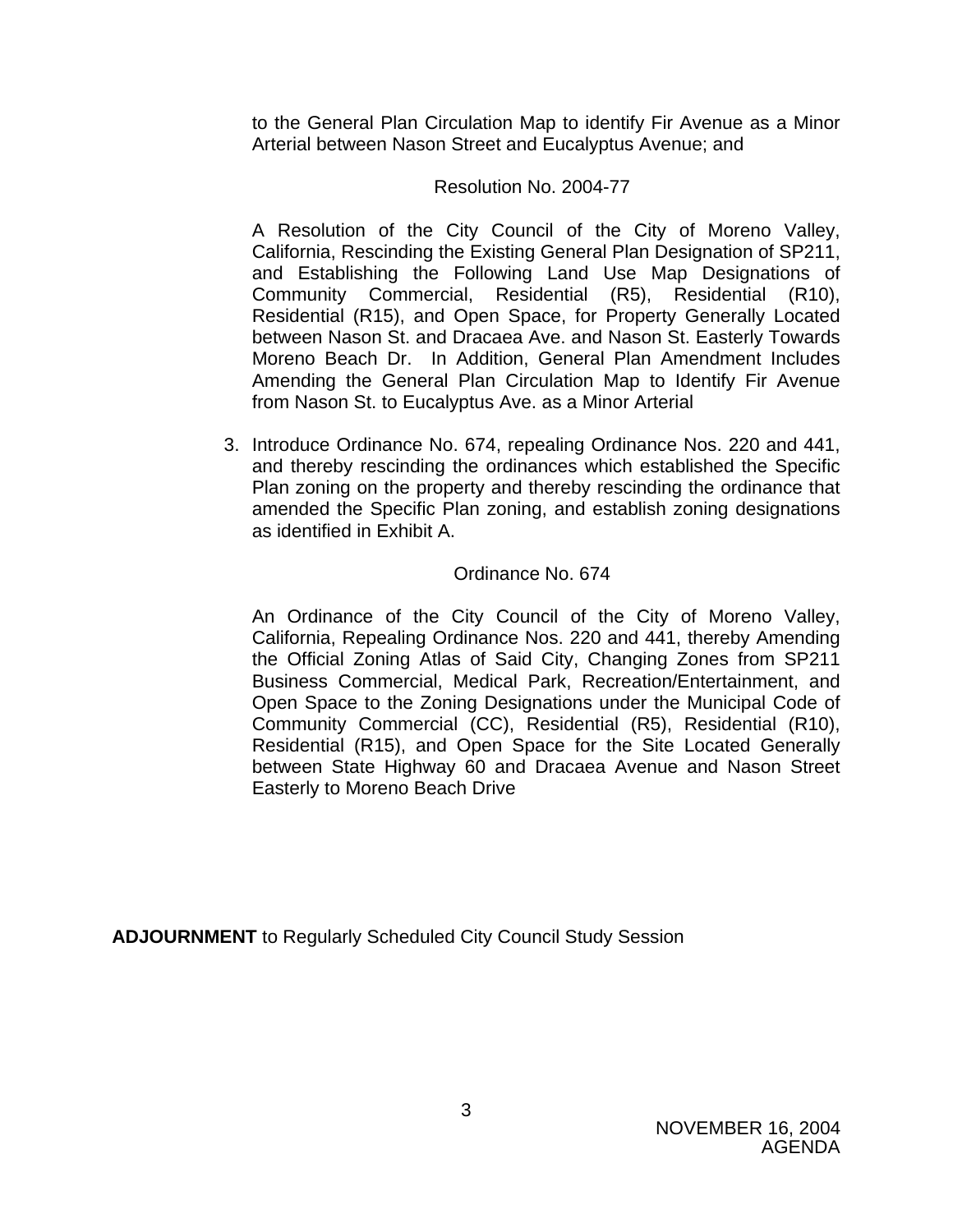# **AGENDA**

# **MORENO VALLEY CITY COUNCIL MORENO VALLEY COMMUNITY SERVICES DISTRICT COMMUNITY REDEVELOPMENT AGENCY OF THE CITY OF MORENO VALLEY STUDY SESSION**

## **NOVEMBER 16, 2004 – 6:00 P.M.**

or as soon thereafter as the meeting may be called to order following the Special Meeting

- **CALL TO ORDER**
- **PLEDGE OF ALLEGIANCE**
- **INVOCATION**
- **ROLL CALL**
- **INTRODUCTIONS**
- **PUBLIC COMMENTS ON MATTERS EITHER ON THE AGENDA OR ANY SUBJECT NOT ON THE AGENDA UNDER THE JURISDICTION OF THE CITY COUNCIL**

There is a three-minute time limit per person. Please complete and submit a BLUE speaker slip to the Bailiff. All remarks and questions shall be addressed to the presiding officer or to the City Council and not to any individual Council member, staff member or other person.

- 1. Additional Procedures to Ensure that Improvements are Constructed in Compliance with approved City plans (Public Works/5 Min.)
- 2. Heacock Channel and Cactus Channel Storm Damage Report (Public Works/15 Min.) – (Powerpoint Presentation – Slides To Be Provided Under Separate Cover)
- 3. Noise Pollution / Ordinance Presentation (White/West/10 Min.)  $\cdot$
- 4. City Council Requests and Communications

(Times shown are only estimates for staff presentation. Items may be deferred by Council if time does not permit full review.)

 $\div$  Oral Presentation only – No written material provided